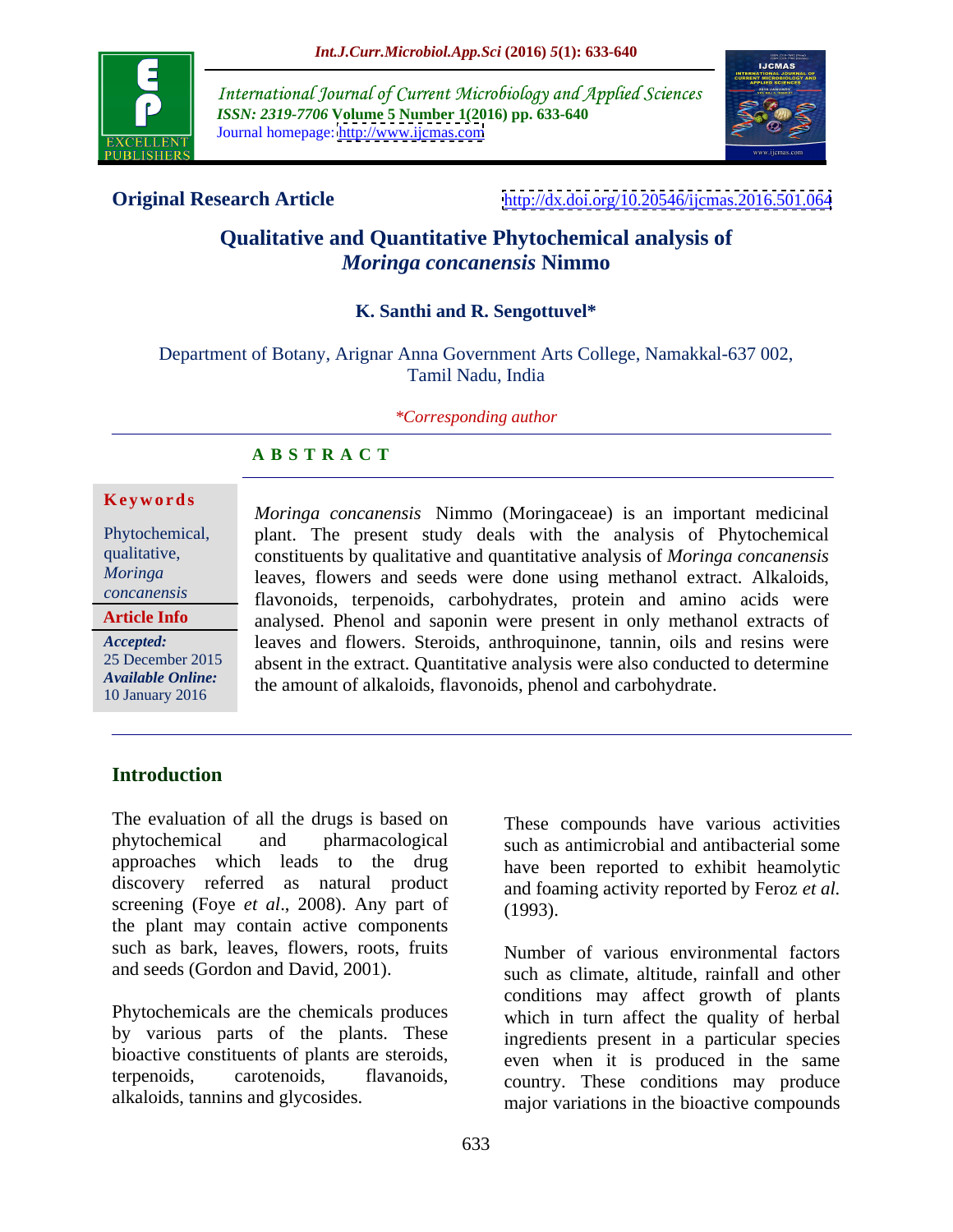present in the plants (Kokate *et al.,* 2004). compounds which will be added to the Qualitative phytochemical screening will help to understand a variety of chemical

oxygen-substituted derivatives (Geisssman, constituents have been isolated and studied for pharmacological activities. During the last two decades, the pharmaceutical industry has made massive investment in pharmacological and chemical researches all over the world in an effort to discover much more potent drugs, rather, a few new drugs. Plants have successfully passed the tests of

Furthermore, the use of herbal medicine for washed thoroughly 2-3 times with running the treatment of diseases and infections is as tap water and once sterile with distilled old as mankind. The World Health water. Then the plant parts were shade dried Organization supports the use traditional and coarsely powdered separately and stored medicine provided they are proven to be in well closed bottles for further analysis in efficacious and safe (WHO, 1985). In developing countries, a huge number of people lives in extreme poverty and some **Authentication of Plant Materials** are suffering and dying for want of safe water and medicine, they have no alternative The plant was authenticated at The Rapinet for primary health care. There is therefore Herbarium, St.Joseph's College, the need to look inwards to search for herbal Tiruchirappalli, Tamil Nadu and Botanical medicinal plants with the aim of validating Survey of India [BSI], Southern Circle, the ethno-medicinal use and subsequently Coimbatore. India. The specimen was

potential list of drugs.

compounds produced by plants and *Moringa concanensis* is a medicinal plant quantification of those metabolites will help belonging to the family Moringaceae to extract, purify and identify the bioactive (Fig.1). It is present in large amount in the compounds for useful aspects to human Tamil Nadu state, India. *M. concanensis* is beings. widely distributed on dry lands of Tamil Plants have limitless ability to synthesize with a spreading crown, up to 7-8 feet. aromatic substances, mostly phenols or their Leaves alternate, 2-3- pinnate, obovate, 1963). Most of the natural products are hermaphrodite, irregular in axillary panicles. secondary metabolites and about 12,000 of Calyx thinly tomentose, long, segments such products have been isolated so far. white, oblong, reflexed. Petals yellow, These products serve as plant defence veined with red, oblong. Stamens 5fertile mechanisms against predation by and 4-5 staminodes. Capsule straight, microorganisms, insects and herbivores actively triquetrous, slightly contsricted (Fransworth and Morris, 1976). Today there between the seeds. Seeds white or pale is growing interest in chemical composition yellow 3- angled. The present investigation of plant based medicines. Several bioactive to find out the qualitative and quantitative Nadu. *M. concanensis* is an evergreen tree caducous. Flowers large, white, analysis from the leaves, flowers and seeds.

## **Materials and Methods**

### **Selection of Plant Species**

commercial screenings. from the Kunnam of Perambalur District, The plant materials (Leaves, flowers and seeds) of *M. concanensis* were collected Tamil Nadu(Fig.2). The plant materials were laboratory.

the isolation and characterization of labelled, numbered and annotated with the**Authentication of Plant Materials** The plant was authenticated at The Rapinet Herbarium, St.Joseph's College,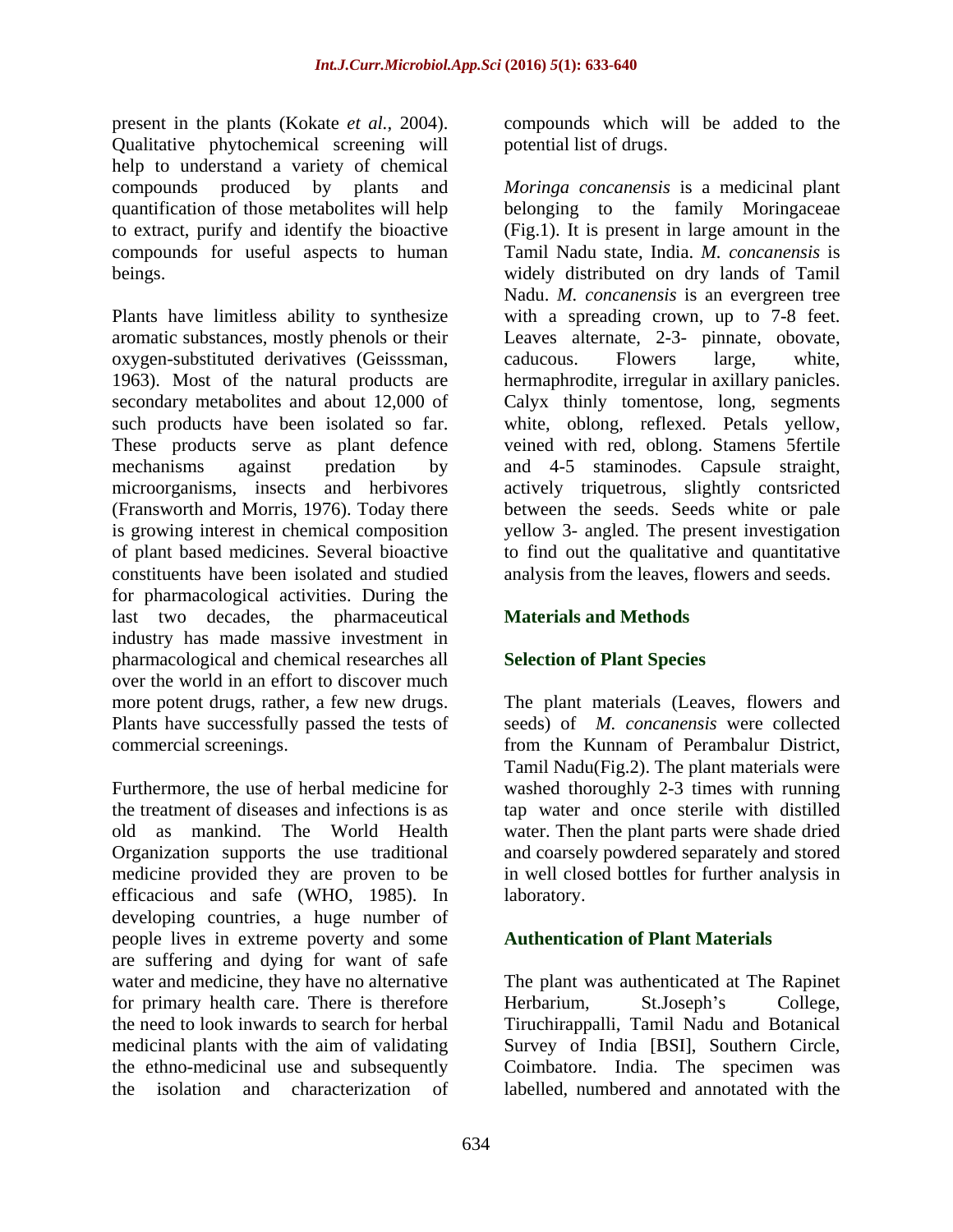The fresh plant materials were washed with **Detection of Steroids** running tap water and shade dried. The leaves, flowers and seeds were crushed to Two ml of acetic anhydride was added to coarsely powdered. These coarse powders five mg of the extracts, each with two ml of (25g) were then subjected to successive  $H_2SO_4$ . The colour was changed from violet extraction in 250ml of methanol solvent by to blue or green in some samples indicate using Soxhlet apparatus. The collected extracts were stored and then used for further analysis. The DMSO (Dimethyl sufloxide) is act as dissolved solvents for these extracts **these extracts** and the set of the set of the set of the set of the set of the set of the set of the set of the set of the set of the set of the set of the set of the set of the set of the set of the set of

Preliminary phytochemical analysis was chloroform and concentrated  $H_2SO_4$  (3ml)

### **Detection of Alkaloids**

Extracts were dissolved individually in dilute hydrochloric acid and filtered. The **Borntrager's Test** filtrates were used to test the presence of

**Mayer's test:** Filtrates were treated with Mayer's reagent. Formation of a yellow volume of CHCl<sub>3</sub> was added to the filtrate. cream precipitate indicates the presence of Few drops of 10% NH3 were added to the

**Wagner's test:** Filtrates were treated with Wagner's reagent. Formation of brown/ reddish brown precipitate indicates the presence of alkaloids.

with few drops of lead acetate solution. Formation of yellow colour precipitate **Lead acetate test**: 10mg extracts was

date of collection and locality. **H2SO4 test**: Extracts were treated with few **Extraction of the Plant Materials** indicates that the presence of flavonoids. drops of  $H<sub>2</sub>SO<sub>4</sub>$ . Formation of orange colour

### **Detection of Steroids**

that the presence of steroids.

### **Detection of Terpenoids**

## **Salkowski s Test**

**Qualitative Phytochemical Analysis** Five mg of the extract of the leaves, flowers carried out for the extract as per standard was carefully added to form a layer. An methods described by Brain and Turner appearance of reddish brown colour in the (1975) and Evans (1996). inner face was indicates that the presence of and seeds was mixed with two ml of chloroform and concentrated  $H_2SO_4$  (3ml) terpenoids.

### **Detection of Anthroquinones**

### **Borntrager s Test**

alkaloids. About five mg of the extract was boiled with alkaloids. mixture and heated. Formation of pink 10% HCl for few minutes in a water bath. It was filtered and allowed to cool. Equal colour indicates that the presence anthroquinones.

## **Detection of Phenols**

**Detection of Flavonoids treated** with few drops of ferric chloride **Lead acetate test**: Extracts were treated indicates that the presence of phenol. **Ferric chloride test**: 10mg extracts were solution. Formation of bluish black colour

indicates that the presence of flavonoids. treated with few drops of lead acetate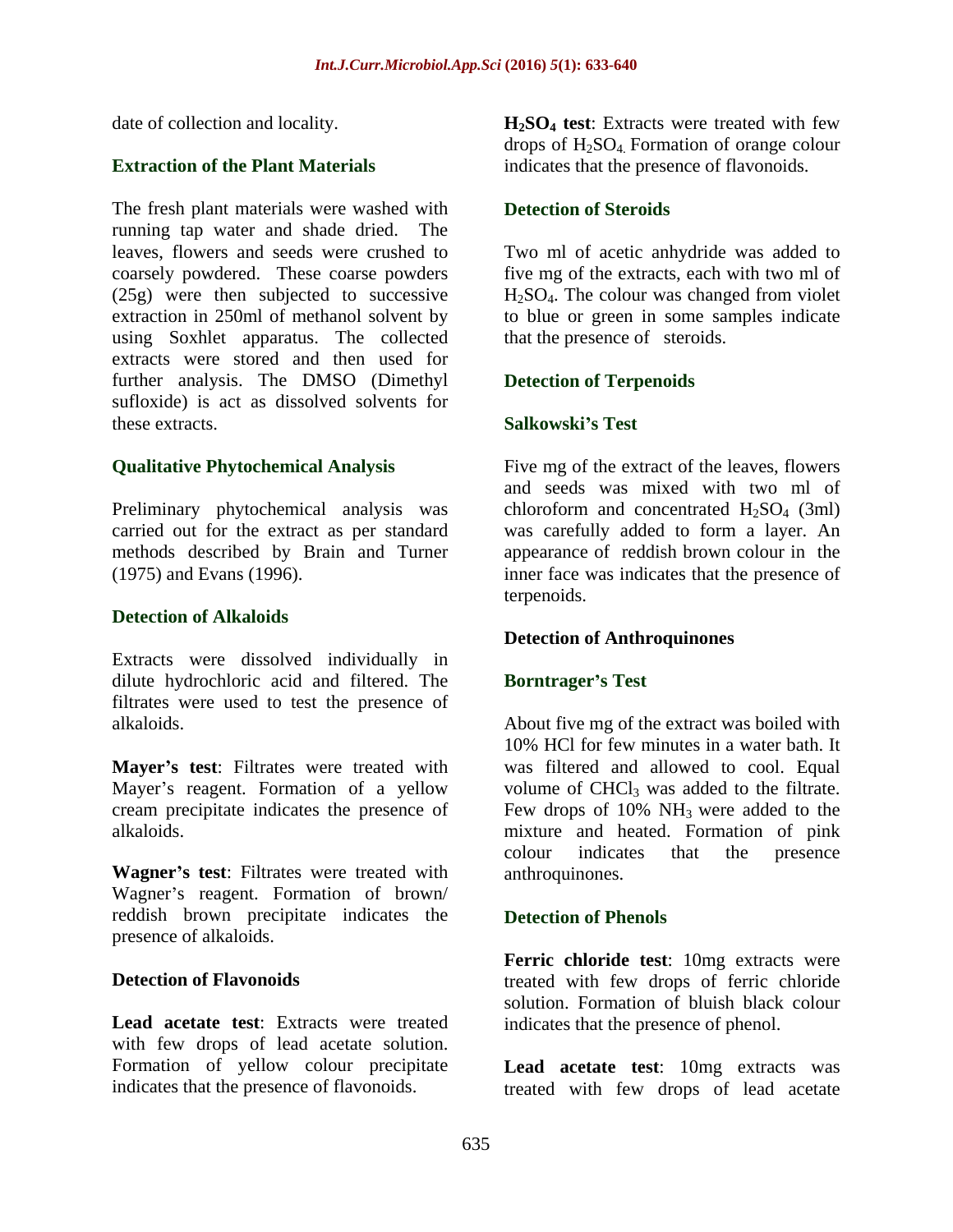precipitate indicates that the presence of filter paper. phenol. **Example 20** is the contract of the contract of the contract of the contract of the contract of the contract of the contract of the contract of the contract of the contract of the contract of the contract of the co

### **Detection of Saponins** resins.

About 0.5mg of the extract was shaken with five ml of distilled water. Formation of frothing (appearance of creamy miss of small bubbles) shows that the presence of

A small quantity of extract was mixed with water and heated on a water bath. The was formed. It indicates that the presence of

0.5mg extracts were dissolved individually in five ml distilled water and filtered. The filtrate was used to test the presence of carbohydrates. **Estimation of Flavonoids**

**Biuret test:** To 0.5 mg of extract equal methanol at room temperature. The mixture volume of 40% NaoH solution and two was filtered through a Whatman No1 filter drops of one percent copper sulphate solution was added. The appearance of violet colour indicates that the presence of allowed to evaporate to dryness and protein. weighed.(Krishnaiah *et al.,* 2009*).*

**Ninhydrin test:** About 0.5 mg of extract was taken and two drops of freshly prepared 0.2% Ninhydrin reagent was added and The fat free sample was boiled with 50 ml of heated. The appearance of pink or purple ether for the extraction of the phenolic colour indicates that the presence of component for 15 min. Five ml of the

Test solution was applied on filter paper. It

solution. Formation of yellow colour develops a transparent appearance on the filter paper.

> It indicates that the presence of oils and resins.

### **Quantitative Phytochemical analysis**

### **Estimation of Alkaloids**

saponins. Alkaloid determination by using Harborne **Detection of Tannins** weighed into a 250 ml beaker and 200 ml of mixture was filtered and ferric chloride was a water bath to one quarter of the original added to the filtrate. A dark green colour volume. Concentrated NH<sub>4</sub>OH was added by tannins. precipitation was complete. The whole **Detection of Carbohydrates precipitate was collected and washed with** (1973) method. One gram of the sample was 10% acetic acid in ethanol was added and its covered and allowed to stand for 4 h. It was filtered and the extract was concentrated on drop wise to the extract until the solution was allowed to settle and the dilute NH4OH and then filtered. The residue is the alkaloid, which was dried and weighed.

**Detection of Protein & Amino acids** One grams of plant sample was repeatedly extracted with 100ml of 80% aqueous paper into a pre-weighed 250ml beaker. The filtrate was transferred into a water bath and

### **Estimation of Total Phenols**

proteins, peptides or amino acids. extract was pipetted out into a 50 ml flask, **Detection of Oils and Resins** Two ml of NH<sub>4</sub>OH solution and 5 ml of then 10 ml of distilled water was added. concentrated amyl alcohol were also added.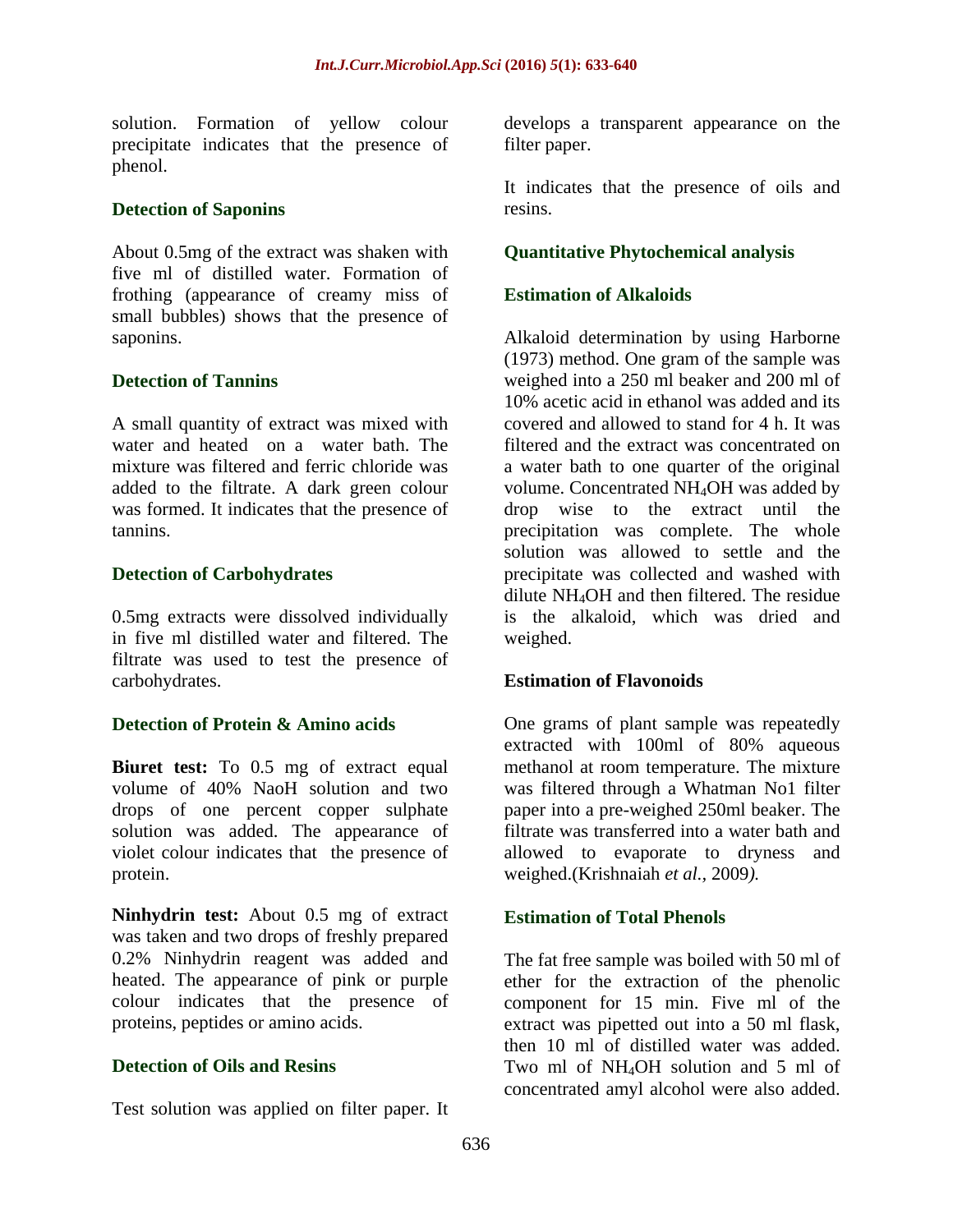The samples were made up to mark and left  $30.18$ (W/w) and carbohydrate about

100 mg of sample was hydrolysed in a carbohydrate contents was found to be boiling tube with 5 ml of 2.5 N HCl in a  $9.15$  (W/w). boiling water bath for a period of 3 hours. It was cooled at room temperature and solid **Fig.1** *Moringa concanensis Nimmo*- Habit effervescence ceases. The contents were centrifuged and the supernatant was made to 100 ml by using distilled water. From this 0.2 ml of sample was pipetted out and made up the volume to one ml with distilled water. Then one ml of phenol reagent was added and followed by 5.0 ml of sulphuric acid. The tubes were kept at  $25{\text -}30^{\circ}$ C for 20 min. (Krishnaveni *et al.,* 1984).

The present study was carried out on the *M. concanensis* revealed that the presence of active phytochemical constituents. The phytochemical active compounds of *M. concanensis* were qualitative and quantitatively analysed from leaves, flowers and seeds separately and the results are  $\frac{N}{4}$ mentioned in Table 1 and Table 2  $\int_{\text{same}}$ respectively.

The quantitative estimation of primary metabolites revealed that the various phytochemical constituents present in the present of the strategy of the strategy of  $\mathbb{R}$ plant extract (Table-2). In seed sample of *M. concanensis*, the alkaloid content was  $\frac{|\mathbf{M}|^2}{\text{Cylent}_\text{relum}}$  $2.15(W/w)$ , flavonoids content was  $\left| \int_{\mathbb{R}^{\text{Padalibr}}} \int_{\mathbb{R}^{\text{Aladhur}}} dV$  $10.08(W/w)$ , phenol content was not detected and the carbohydrate content was  $\overline{u}_{\text{luctchitapall}}$  $a$ bout 5.86(W/w). But in the case of flower sample the alkaloids content found to be  $\frac{1}{2}$  $4.37(W/w)$ , flavonoids content was  $15.12$ (W/w), phenol content was

to react for 30 min for colour development. 7.49(W/w). Finally the leaf sample contains This was read at 505nm. the alkaloid content about 5.92(W/w), the **Estimation of Carbohydrate** content 37.52(W/w) was very higher than 30.18(W/w) and carbohydrate about flavonoid content was 15.74(W/w), phenol the other two sample and finally the  $9.15(W/w)$ .



**Fig.2** Perambalur District-Map

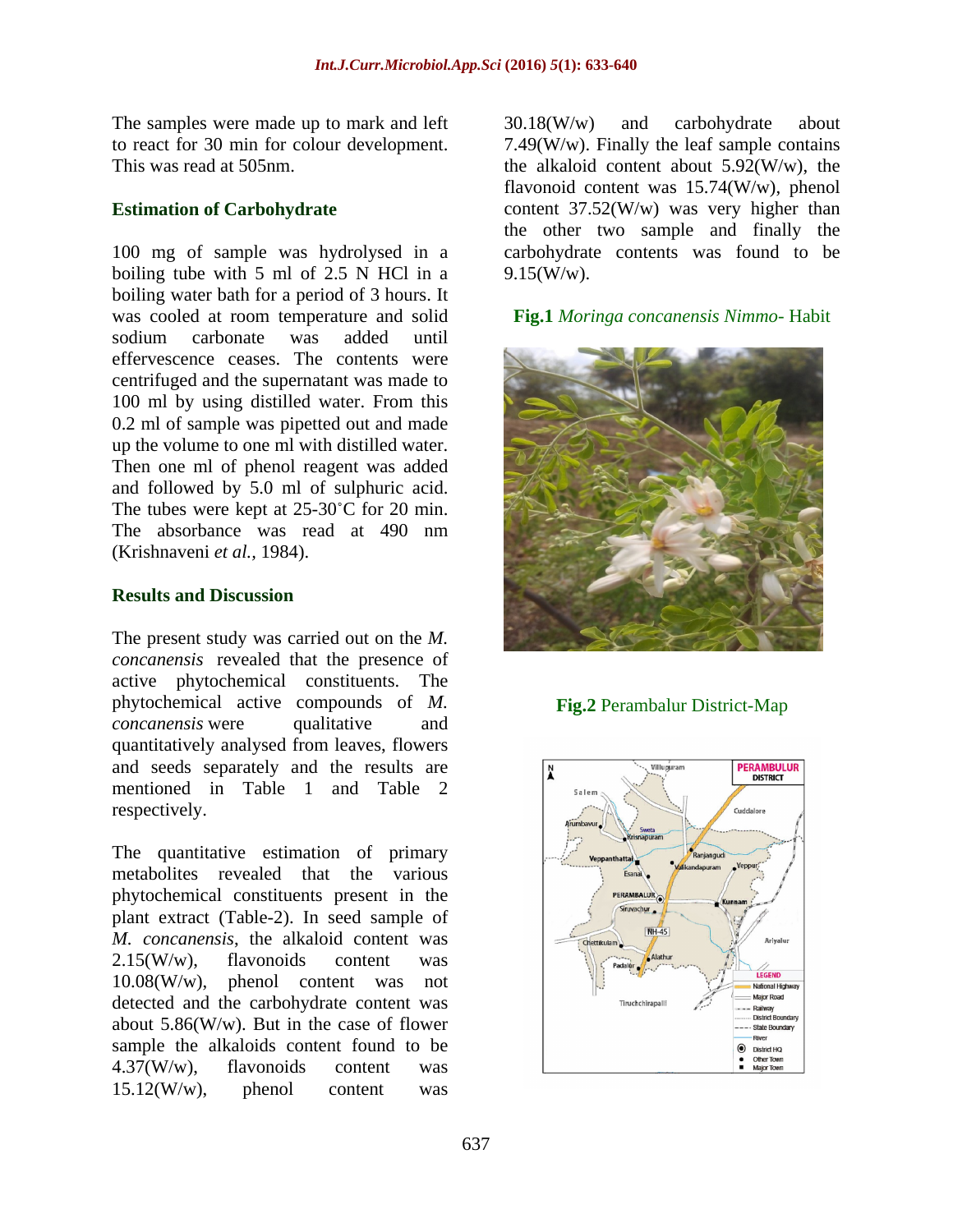|                                   | <b>Methanol Extracts</b> |                |                          |
|-----------------------------------|--------------------------|----------------|--------------------------|
| Phytochemicals                    | <b>Leaves</b>            | <b>Flowers</b> | <b>Seeds</b>             |
| <b>Alkaloids</b>                  |                          |                |                          |
| Mayer's test<br>Wagner's test     |                          |                |                          |
|                                   |                          |                |                          |
| <b>Flavonoids</b>                 |                          |                |                          |
| Lead acetate test                 |                          |                |                          |
| $H_2SO_4$ test                    |                          |                |                          |
| <b>Steroids</b>                   |                          |                |                          |
| Liebermann-Burchard test          | $\overline{\phantom{0}}$ | $\sim$         | $\sim$ $-$               |
| Terpenoids                        |                          |                |                          |
| Salkowski test                    |                          |                |                          |
| Arthroquinone                     |                          |                |                          |
| Borntrager's test                 | $\overline{\phantom{a}}$ | $\sim$         | $\sim$                   |
| <b>Phenols</b>                    |                          |                |                          |
| Ferric chloride test              |                          |                | $\sim$                   |
| Lead acetate test                 |                          |                | $\overline{\phantom{0}}$ |
| <b>Saponin</b>                    |                          |                | $\sim$                   |
| Tannin                            | $\overline{\phantom{0}}$ | $\sim$         | $\sim$                   |
| Carbohydrates                     |                          |                |                          |
| <b>Proteins &amp; Amino acids</b> |                          |                |                          |
| Biuret test                       |                          |                |                          |
| Ninhydrin test                    |                          |                |                          |
| Oils & Resins                     | $\overline{\phantom{a}}$ | $\sim$         | $\sim$                   |

### **Table.1** Qualitative Phytochemical Analysis of *M. concanensis* Leaves, Flowers and Seeds Extracted with Methanol Solvent

(+) Present (-)Not detected

### **Table.2** Quantitative Phytochemical Analysis of M.Concanensis Leaves,Flowers and Seeds Extracted with Methanol Solvent

| S.No | <b>Phytochemicals</b> | Leaves $(W/w)$                                    | $\blacksquare$ Flowers (W/w) $\blacksquare$ | Seeds $(W/w)$ |
|------|-----------------------|---------------------------------------------------|---------------------------------------------|---------------|
|      | Alkaloids             | 5.92                                              | $\sqrt{2}$<br>ن -                           | 2.15          |
|      | Flavonoids            | 15.74                                             | 15.12                                       | 10.08         |
|      | Phenol                | 3752<br>1.32                                      | 30.18                                       |               |
|      | Carbohydrates         | $\sim$ $\sim$ $\sim$<br>$\lambda \cdot 1 \lambda$ | 7.49                                        | 5.86          |

The present investigation shows that antimicrobial activity and extremely to cold significant variation in the contents like blooded animals,but toxicity to mammals is alkaloids, flavonoids, phenol and low (Sneh verma *et al*., 2013). Saponins are carbohydrate when compared to above a mild detergent used in intracellular mentioned results. These variations are due histochemistry staining to allow antibody to number of environmental factors such as access to intracellular proteins. The saponins climate, altitude, rainfall etc. as mentioned

(Kokate et *al*., 2004). Saponins act as hyperglycemia, antioxidant, anticancer, antiare used in hypercholestrolaemia,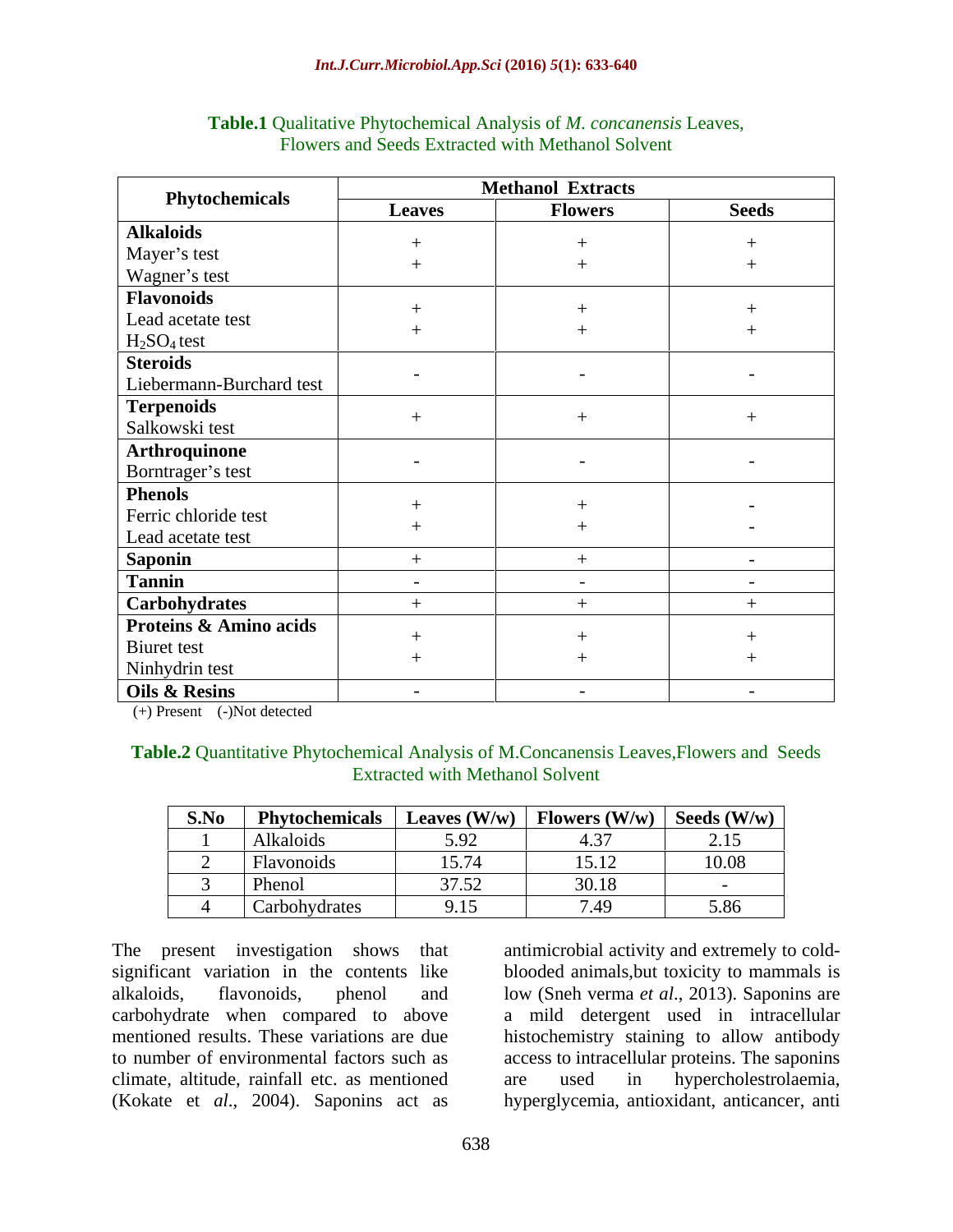inflammatory activity and weight loss (Manickam murugan *et al.,* 2014). Traditional medicinal knowledge on

The phytochemical screening of flowers and flower buds are not been reported earlier although flower and flower buds of *M.concanensis* also help in abortion and leucorrhea (Anbazhakan *et al.,* 2007). Alkaloids have been used as both antibacterial and antidiabetic properties and useful for such activities. Phenols and Evans, W.C., 1966. Trease Evans phenolic compounds have been extensively used in disinfections and remain the WB Saunders Ltd. 119standard with which other bacterisides are  $159$ . compared (Akinyeye *et al.,* 2014). Feroz, M., R. Ahmad., S.T.A.K. Sindhu and

In the present study conclude that the *M*. activities of saponin from *concanensis* leaves have the potential to act indigenous plant roots. Pak. Vet. J., as a source of useful drugs because of presence of various phytochemical Foye, W.O., T.L. Lemke and D.A. Williams, constituents such as alkaloids, flavonoids, phenol, terpenoids, saponin and Chemistry. 6th Ed Lippincott carbohydrates. These phyto constituents seemed to be the potential to act as a source of useful drugs and also to improve the *Fransworth, N.R., and R.W. Morris, 1976.* health status of the consumers as a result of the presence of various compounds that are vital role for good health. 148: 46-52.

It should be acknowledge, The Head Dept. of Botany, The Principal, Arignar Anna Pigments, Isoprenoid compounds<br>Government Arts College Namakkal-2 For and phenolic plant constituents Government Arts College, Namakkal-2. For and phenolic<br>providing Jahoratory facilities to carryout Vol. 9, 265. providing laboratory facilities to carryout Vol. 9. 265.<br>
Gordon, M.C., and J.N. David, 2001.

- Akinyeye, A.J., E.O. Solanke and I.O. Adebiyi, 2014. Phytochemical and **Example 19 York:** Dover Publications.<br>
antimicrobial evaluation of leaf and **Harbone.** J.B., 1973. Phytochemical antimicrobial evaluation of leaf and seed of *Moringa olifera* extracts. *Int. J. of Res. In Med. and Health Hall, Ltd.*, 49-188.
- Anbazhakan, S.*,* R. Dhandapani., in Ethnobotany, (Ed) *Society of*

P.Anandhakumar and S. Balu, 2007. *Moringa concanensis Nimmo* of perambalur District, Tamilnadu, *Anc. Sci. of life.*, 24(4): 42-45.

- *Brain, K.R., and T.D. Turner, 1975. The practical evaluation of*  $phy to pharmacelticals,$ *science technical, 1 st Ed , Bristol Britain., 144.*
- Evans, W.C., 1966. *Trease Evans* Pharmacognosy., 14<sup>th</sup> Ed, London: WB Saunders Ltd, 119-159.
- A.M. Shahbaz, 1993. Antifungal activities of saponin from indigenous plant roots. *Pak. Vet. <sup>J</sup>*., 13: 44.
- 2008. Foye's Principles of Medicinal Chemistry. 6th Ed Lippincott Williams and Wilkins. *Philadelphiap*., 44-45.
- *Higher plants, The sleeping Giant of Drug Development. Am. J. Pharm., 148: 46-52.*
- **Acknowledgement** compounds, Tannins, Lignins and Geisssman, T.A., 1963. Flavonoid related compounds, In M. Florkin and Stotz (Ed), Pyrrole Pigments, Isoprenoid compounds and phenolic plant constituents Vol. 9. 265.
- the work. Gordon, M.C., and J.N. David, 2001. **References** the next millennium. *Pharm. Biol.*<br>
39 *Suppl.*, 1: 8-17. Natural product drug discovery in
	- Grieve, M., 1931. A Modern Herbal. New York: *Dover Publications*.
	- Harbone, J.B., 1973. Phytochemical methods. London. *Chapman and Hall, Ltd.*, 49-188.
	- *Sciences.,* 4(6): 2307-2083. Jain, S.K., 1989. Methods and Approaches